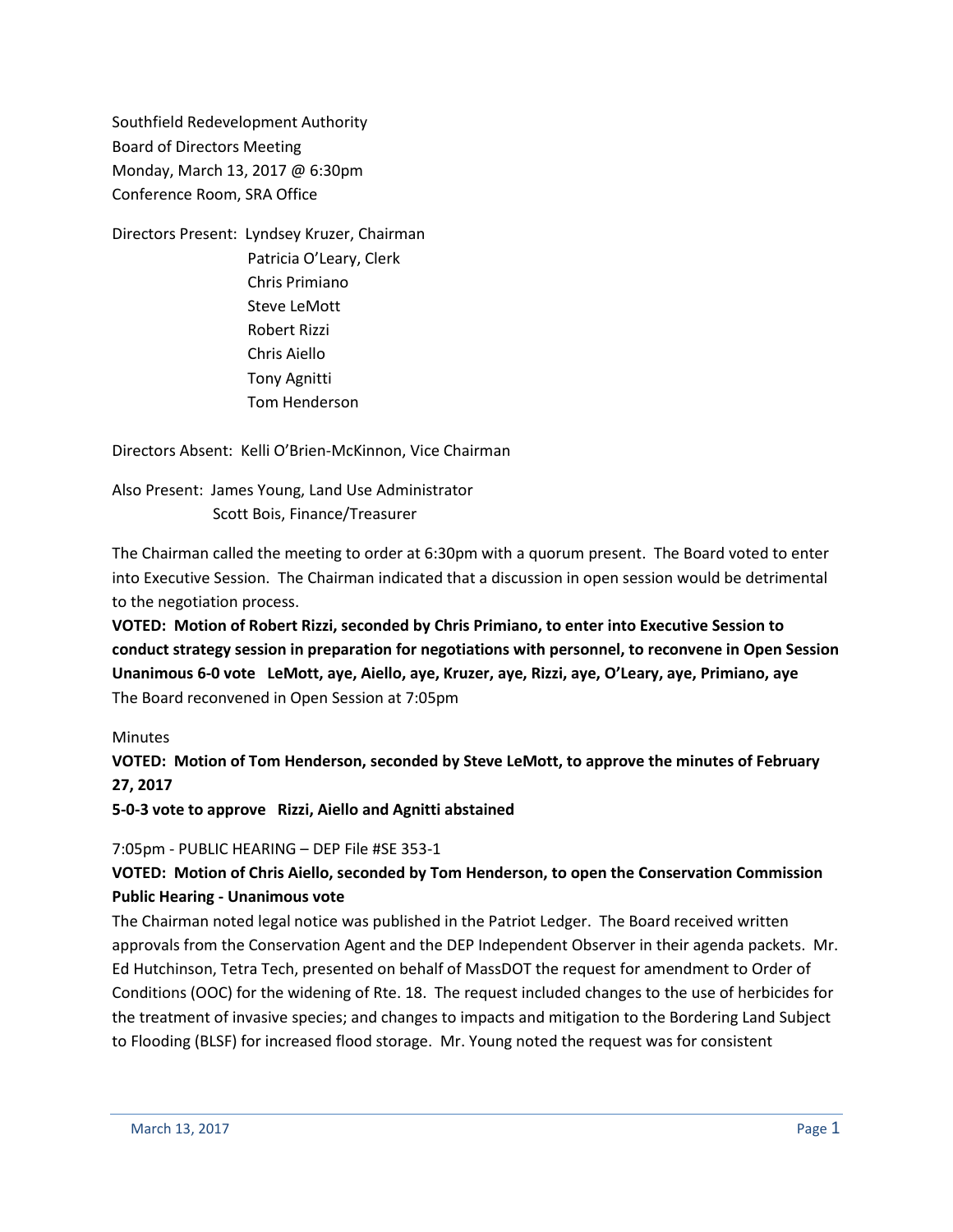treatment plans for invasive species along the entire Rte. 18 corridor, and that LStar had land available to compensate BLSF for an increased flood storage area.

### Public Comments

Mary Parsons, Rockland, voiced concern on herbicide applications taking place near French's Stream and a former NAVY clean-up site; and was informed that the herbicide was approved by Mass. Dept. of Agricultural Resources.

Rick LaFond, Abington Town Manager, voiced concern on increased daily vehicle trips noted in the recent Notice of Project Change (NPC) and how it integrated with the Rte. 18 widening project. The Chairman stated the NPC was not related to this public hearing on existing Order of Conditions. **VOTED: Motion of Chris Aiello, seconded by Tom Henderson, to close the hearing – Unanimous vote**

The Public Hearing closed at 7:15pm

Board Measure 17-006

**VOTED: Motion of Chris Aiello, seconded by Tom Henderson, to approve the Request for Amendment to Order of Conditions dated January 19, 2017 (DEP File # SE 353-1) and to issue an Amended Order of Conditions, as presented**

#### **Unanimous 8-0 vote**

### SRA Office Location, Space and Costs

The Chairman informed the Board of plans submitted by LStar to subdivide the SRA office building; to provide work space for both entities. The lease agreement between SSTTDC and LNR, and the disposition and development agreement between SRA and LStar allowed for this option. Discussion ensued on adequate office and storage space for SRA, accommodations for the State Auditors, and developing a cohesive working environment for all. Mr. Barry provided a sketch of the SRA building divided into front/back sections. The Board agreed to meet again on Monday, March 20<sup>th</sup> for further discussion.

## **VOTED: Motion of Tom Henderson, seconded by Steve LeMott, to table this discussion to the next meeting**

**Unanimous vote**

**VOTED: Motion of Tom Henderson, seconded by Tony Agnitti, to authorize Pat O'Leary to work with staff and LStar to coordinate sufficient space for SRA operations. Unanimous vote**

#### Status Reports

The Master Plan workgroup met last week.

Agreement Workgroup - The Chairman noted ongoing negotiations with LStar on financial terms. Infrastructure/Construction – Ms. O'Leary noted the recreation complex plan was received and under review.

Parkway/NAVY – no update at this time

Staff – Mr. Bois noted that a review with the Advisory Board on an FY18 Draft Budget was due.

LStar – no further update at this time